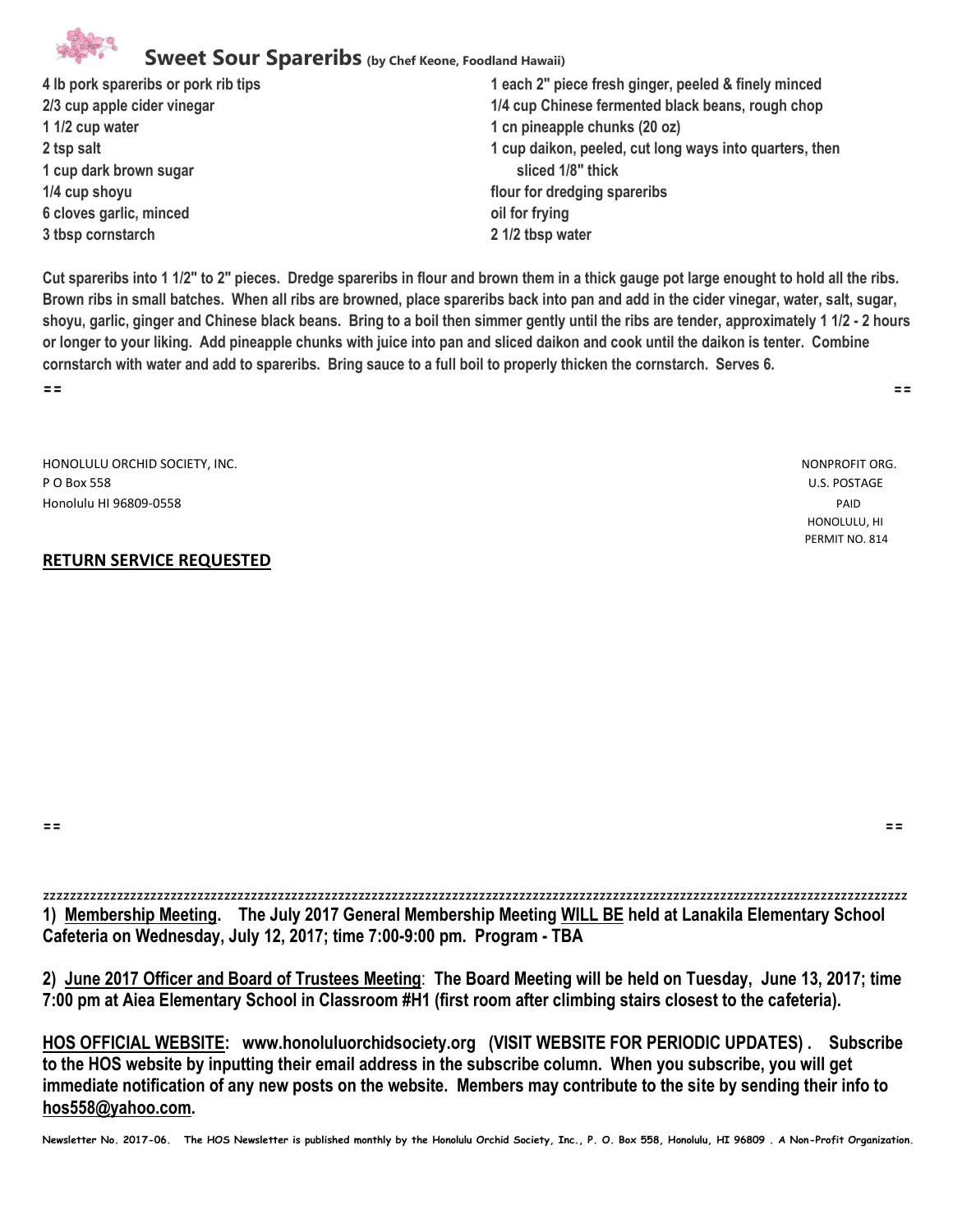# **HONOLULU ORCHID SOCIETY MONTHLY NEWSLETTER No. 2017-06**

 **HOS GENERAL MEETING** 

# Date: **Wednesday, June 14, 2017** Time/Place: **7:00 pm to 9:00 pm - Lanakila Elementary School Cafeteria** Program: **"Cattleya Species"** Speaker: **Roy Andrade**

### **A-L-O-H-A M-E-M-B-E-R-S**

**The Honolulu Orchid Society's special speaker for the June meeting is Roy Andrade. He will give a detailed presentation of the cattleya species which you would not want to miss. He is an avid orchid grower . He is President of the Ewa Orchid Society and a judge of the American Orchid Society and the Honolulu Orchid Society.**

**The presentation will be given on Wednesday, June 14, 2017 in the Lanakila Elementary School Cafeteria. The meeting will begin promptly at 7:00 PM. Guests are more than welcome to attend. There is ample free parking in front of the cafeteria.**

**MAHALO NUI LOA** Mahalo **Mel Waki and Calvin Abe of HOS and Chris Nakanishi of E-Z Corners** for sharing your expertise on "Building a Shade House Using E-Z Corner Fittings" at our May general membership meeting. E-Z Corners, Inc.. is located at 98-021 Kamehameha Hwy #15, Aiea HI 96701, ph 808 487-7242. Website - www.ezcorners.com

Mahalo to the following members and Refreshment Committee who brought in a great assortment of goodies to share with those in attendance at our May meeting - **Hilda & Bill Takamatsu -** Edamame Rice; **Williette Wong** - Banana Cupcakes; **Sherry & Calvin Abe** - Salted Caramel Puffs; **Ruth Chun** - Cheddar Puffs & Lomi Salmon; **Jackie Lai** - Jordan Almonds; **Charlotte Yamamoto** - Pumpkin Cheesecake Roll; **Margie Koltz** - Baked Spaghetti & Garlic Bread; **June Yokomoto** - Aussie Bites; **David Buote** - Oreo Cookies; **Kathy Sakuda** - Beef Broccoli Hong Kong Style Noodles; **Kate Leonard & Ian Sandison** - Mun Doo, Korean Style BBQ Chicken & Beef; **Joanne Hoota** - Pear Cheesecake; **Beaudine Ma** - Almond Cookies; **Anonymous** - Supreme Pizza; and **Refreshment Committee** - Fresh Pineapple; and POG juice and water. Your donations are truly appreciated! And as a reminder to all who bring refreshments in -- please inform our Refreshment/Hospitality Committee of what you bring to share when you drop off your item at the refreshment table. Much appreciated!

**WELCOME 2017 NEW MEMBERS!** We welcome our newest 2017 HOS member **Keiko Jaffuel & Barry Shain**, and **John Tapia** of Honolulu HI Thank you for joining!

# **May 2017 Culture Awards:**

**1st Place: Den. pachyphyllum; Owner: Ken & Aileen Ching 2nd Place: Bulb. praetervisum; Owner: Brad Lau 3rd Place: Aerangis Valley Isle; Owner: Ian Sandison Congratulations to all!** 



Appreciation is acknowledged to all who turned out to give support to the HOS.

We thank Bob & JoAnn Higuchi for chairing the HOS display at the Manoa Orchid Show! Recognition is also given to the following members who also helped in creating the beautiful display in a short time frame: Joanne Hoota, Ian Sandison & Kate Leonard, Calvin & Sherry Abe, Andrew Abe, Brad Lau & Linda Inouye, Aileen & Ken Ching, June Yokomoto,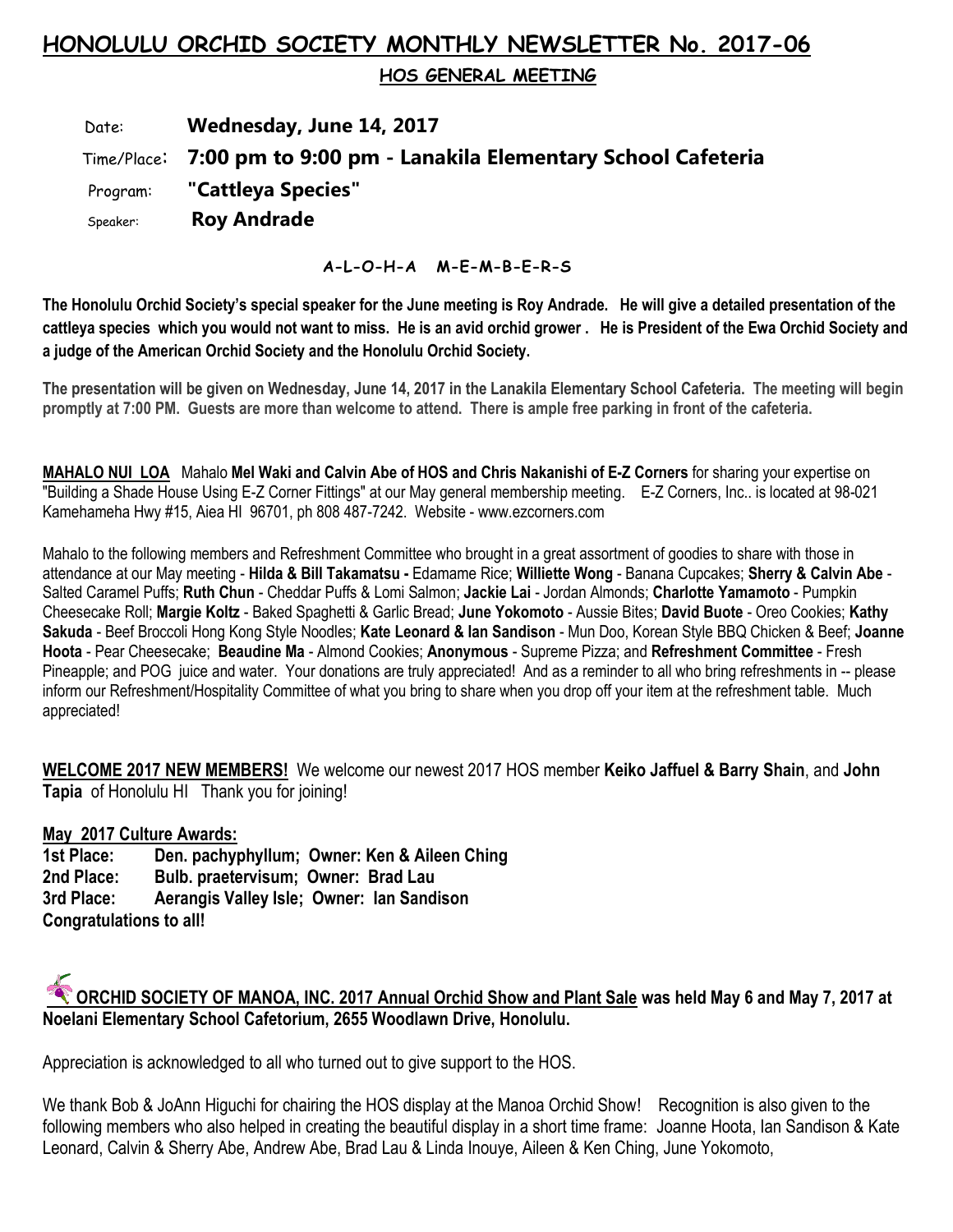Jennie Rosario, Wally Yara (firend of Jennie), Kathy Sakuda, Ruth Chun, Jackie Lai, Charlotte Yamamoto, Williette Wong, Adam Almeida, Jan Takamiya, Mel Waki, Tyler Tajima, Carol De Witt, Ben Kodama, Jr. and Roy Andrade for helping to set up and breakdown our display. We also thank Williette Wong, Bill & Hilda Takamatsu, Pam Waki, Charlotte Yamamoto, H&R Nurseries, Brad Lau, TylerTajima, Ruth Chun, Calvin & Sherry Abe, Roy Andrade, Ken & Aileen Ching, Kate Leonard & Ian Sandison, Jan Takamiya, Adam Almeida, Bob & JoAnn Higuchi, Carol De Witt, and Jackie Lai for sharing their blooming orchid plants, greeneries and props in the display.

Trophies were presented to the following in our display:

**Best In Show (Helen Tsuda Memorial Trophy)** Onc. sphacelatum, Owner: Ken & Aileen Ching **Best White Cattleya** B. perrinii, Owner: H&R Nurseries **Best Yellow Cattleya** Pot. Waianae Appeal 'Aloha', Owner: Williette Wong **Best Lavender Dendrobium (Ben Kodama Sr. Memorial Trophy)** Den. Emma 'Splash', Owner: Pam Waki **Best Other Color Dendrobium** Den. Burana Horny, Owner: Pam Waki **Best Vandaceous** Rnps. Lion's Splendor, Owner: Ken & Aileen Ching **Best Oncidiae** Onc. sphacelatum, Owner: Ken & Aileen Ching **Best Species** Phal. amboinensis, Owner: Tyler Tajima **Best Other Genera** Max. tenuifolia var. aurea CDC HOS, Owner: Ken & Aileen Ching

Merit Awards were also granted to the following at the Manoa Orchid Show:

#### **Certificate of Distinctive Character**

Max. tenuifolia CDC HOS 87.2 pts., Owner: Ken & Aileen Ching

#### **Certificate of Recognition**

Paph. Bouilly Port CR HOS 78.6 pts., Owner: Larry Kamiya

- **Certificate of Cultural Merit**
	- C. violacea var. semialba 'Icabaru' CCM HOS 84.0 pts., Owner: Pam Waki
	- B. perrinii CCM HOS 85.0 pts., Owner: H&R Nurseries

**2018 HOS Officers and Board of Trustees Elections. Elections for the 2018 Officers and Board of Trustees will be held at July 2017 General Membership Meeting at Lanakila Elementary School Cafeteria, 717 North Kuakini Street, Honolulu, HI. HOS Membership should plan on attending to cast their vote.**

**The Nominating Committee presents the following slate of HOS Officers and Board of Trustees for the Year 2018:**

**Officers** 

**Board of Trustees 2018\* 2019\* 2020 Marisa Maemori Benjamin Kodama, Jr. Adam Almeida Dorothy Nakama Ian Sandison JoAnn Higuchi Jennie Rosario Dr. Ingelia White Robert Higuchi Charlotte Yamamoto Williette Wong Jackie Lai**

**President:** Bradley Lau **Treasurer:** Melvin Waki **Network 1st Vice President: Bob Moffitt Recording Secretary: Linda Inouye 2nd Vice President: Katherine Sakuda Correspondence Secretary: Carol De Witt 3rd Vice President: Katherine Leonard Past President: Ruth Chun**

**\* Board of Trustees listed already voted in to serve for the respective year in the prior year elections.**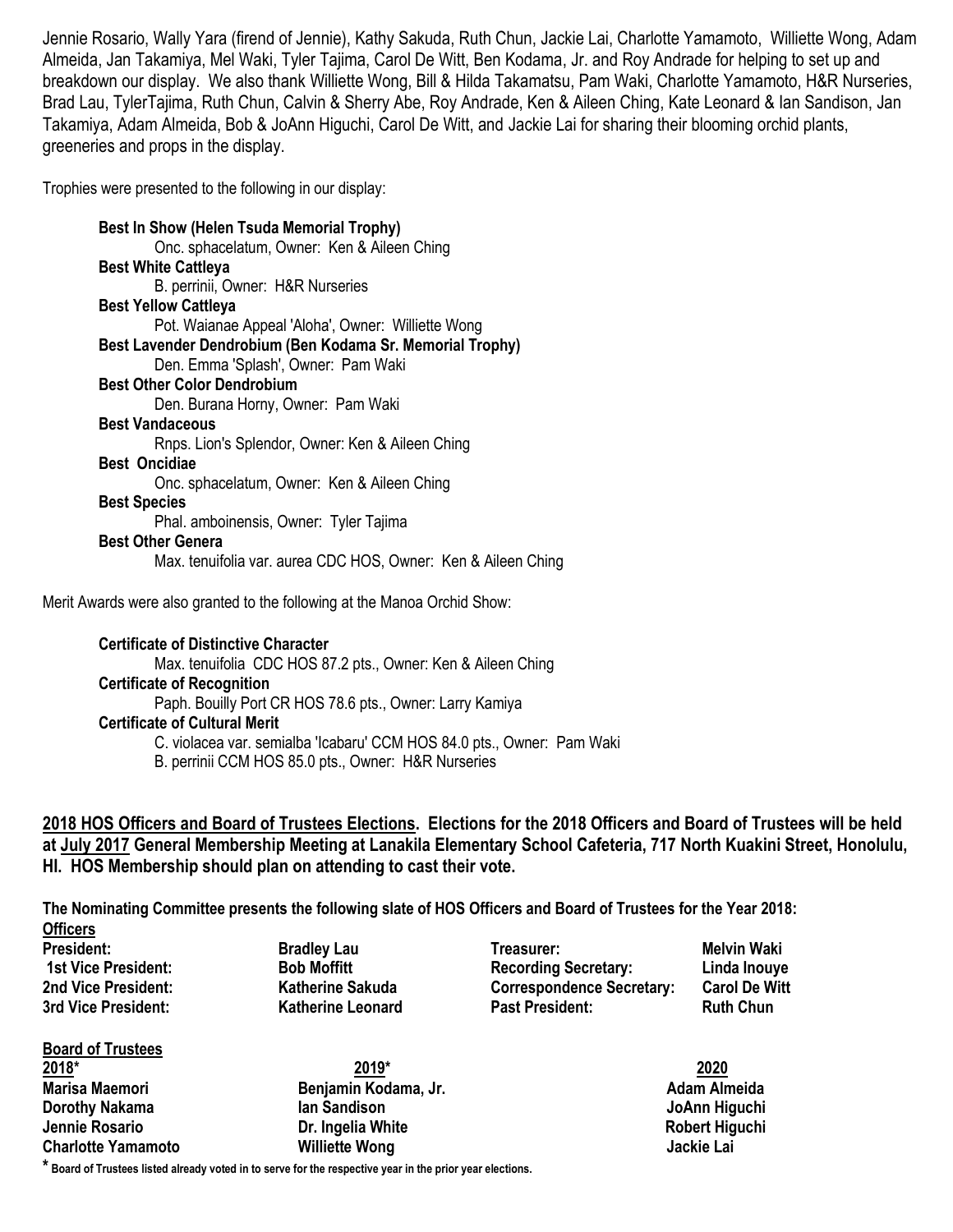**The Election Committee will also take nominations from the floor for any of the positions. Members interested in becoming a part of the HOS Board may also self-nominate for a position. The Election Committee will again present the 2018 nominations of the Officers and Board of Trustees and then voting will commence**.

**HOS Anti-Discrimination and Anti-Harrassment Policies. The HOS Board voted to adopt the following policies at the May 11, 2017 Board of Directors meeting and will be included in the HOS Operating Guidelines:**

## **Anti-Discrimination Policy**

**Honolulu Orchid Society Incorporated does not and shall not discriminate on the basis of race, disability, marital status, sexual orientation, or military status, in any of its activities or operations. These activities include, but are not limited to, selection of volunteers and vendors, and provision of services. We are committed to providing an inclusive and welcoming environment for all volunteers, members, customers, contractors, guests and vendors.**

## **Anti-Harassment Policy**

**Harassment or intimidation of a volunteer, member, customer, contractor, guest or vendor because of that person's race, age, color, sex, national origin, physical or mental disability, or religion is specifically prohibited. Harassment and intimidation includes abusive, foul or threatening language or behavior. Honolulu Orchid Society Incorporated is committed to maintaining an environment that is free of any such harassment and will not tolerate discrimination against volunteers, members, customers, contractors, guests or vendors.**

**FIELD TRIP IN JULY 2017: Mark your calendar. A field trip comprised of members, family & friends from Aiea Orchid Club, Orchid Society of Manoa and Honolulu Orchid Society to H&R Nurseries will be held on Saturday, July 15, 2017. Carpool if you can. Those attending the field trip should meet at 9:00 AM in the parking lot of the Jack in the Box restaurant in Waimanalo located at 41-1537 Kalanianaole Highway.**

**UPCOMING SHOWS. Reserve the dates. Once again members, we need your full support by providing your blooming orchid plants, greeneries to fill-in open spaces of the display, props, and physical labor and time to help set up and break down our display for the following shows.**



**AIEA ORCHID CLUB, INC. 36th Annual Orchid Show and Plant Sales will be held June 9-11, 2017 at the Aiea Elementary School Cafeteria, 99-370 Moanalua Road, Aiea, Hawaii (mauka of Aloha Stadium).** 

*Plant Registration is Thursday, June 8, 2017 from 9 am to 4 pm. Ruth Chun will chair the 10' x 10' floor display set-up and has themed our display as "Orchid Valley". Members please bring your blooming plants in and register them by* **11 a.m. so as to have ample time in completing the set-up by 3:00 pm even though the finish time is 5:00 pm. WE ALSO NEED GREENS, PELE'S HAIR AND PROPS of monkeys, birds, frogs, butterflies, turtles, snakes,etc. Label props with your name. Also please stick around and help with the set up of the display. We ask for your help with the breakdown of the display on Sunday at the close of the show - 3:01 pm.**

**All plants in the BEST HAWAIIAN BRED category must be noted as such with the Registration Committee.**

*Miniature Orchid Plant Display Table***: All plants displayed on this table will be considered for the miniature awards. Natural height of plant from the base to the top of the plant (excluding flowers above the leaves) must not exceed 7 inches and the natural width of the leaf span must not exceed 7 inches. Exhibitors must specify at time of registration the plant is to be entered in the miniature display.**

**The Show is on Friday, June 10 and Saturday, June 11 from 9 am to 5 pm with a fundraiser (keawe-broiled chicken on Saturday only from 9 am to 2 pm) and the show's last day is Sunday, June 12 from 9 am to 3 pm (plant sales closes at 2 pm).**